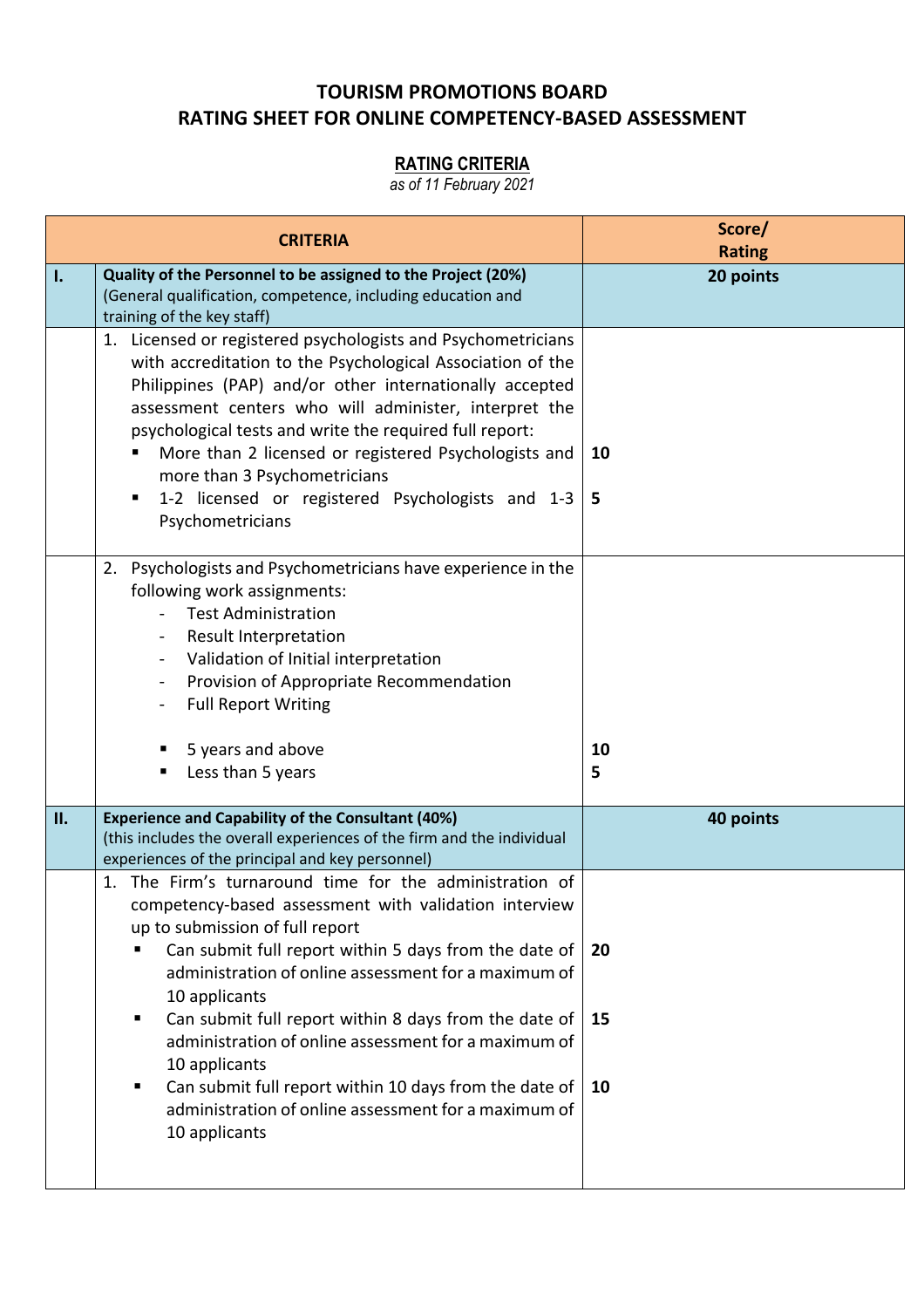| <b>CRITERIA</b> |                                                                                                                                                                                                                                                                                                                                                                                                                                                                                                                                                                                                                                                                                                                                                                                                                                                                                                                                   | Score/<br><b>Rating</b> |
|-----------------|-----------------------------------------------------------------------------------------------------------------------------------------------------------------------------------------------------------------------------------------------------------------------------------------------------------------------------------------------------------------------------------------------------------------------------------------------------------------------------------------------------------------------------------------------------------------------------------------------------------------------------------------------------------------------------------------------------------------------------------------------------------------------------------------------------------------------------------------------------------------------------------------------------------------------------------|-------------------------|
|                 | 2. The Firm must be in operation for the last five (5) years in<br>conducting online assessment using the industry standard<br>psychological tests appropriate in assessing the aptitude,<br>behavioral/personality, cognitive/intelligence<br>ability,<br>competencies, and managerial skills of candidates to the<br>vacant positions in the TPB for the past:<br>5 years and above<br>Less than 5 years                                                                                                                                                                                                                                                                                                                                                                                                                                                                                                                        | 10<br>5                 |
|                 | 3. The Firm's list of battery of tests with sample full report of $\vert$ 10<br>result for various levels of positions (clerical, technical,<br>supervisory and managerial/ executive) administered for<br>the past 5 years.                                                                                                                                                                                                                                                                                                                                                                                                                                                                                                                                                                                                                                                                                                      |                         |
| <b>III.</b>     | Plan of Approach and Methodology (40%)                                                                                                                                                                                                                                                                                                                                                                                                                                                                                                                                                                                                                                                                                                                                                                                                                                                                                            | 40 points               |
|                 | Training and Mentoring of TPB Recruitment Personnel<br>1. Train at least two (2) TPB Recruitment Personnel on the<br>following:<br>how to administer/ disseminate the online assessment<br>run through the online assessment<br>п<br>provide assessment descriptions with raw score,<br>п<br>percentile and adjectival interpretation for validation<br>purposes<br>2. Conduct quarterly mentoring/ training to TPB newly<br>licensed Psychometricians on how to write full report<br>based on the results of the online assessment during the<br>duration of the contract.<br>Training of TPB Recruitment Personnel Only<br>1. Train at least two (2) TPB Recruitment Personnel on the<br>following:<br>how to administer/ disseminate the online assessment<br>run through the online assessment<br>provide assessment descriptions with raw score,<br>٠<br>percentile and adjectival interpretation for validation<br>purposes | 20<br>10                |
|                 | 1. User-friendly interface and troubleshooting of the online<br>assessment                                                                                                                                                                                                                                                                                                                                                                                                                                                                                                                                                                                                                                                                                                                                                                                                                                                        | 5                       |
|                 | 2. Security and privacy of data                                                                                                                                                                                                                                                                                                                                                                                                                                                                                                                                                                                                                                                                                                                                                                                                                                                                                                   | 5                       |
|                 | 3. Accessibility of the system at any media in any given time                                                                                                                                                                                                                                                                                                                                                                                                                                                                                                                                                                                                                                                                                                                                                                                                                                                                     | 5                       |
|                 | 4. Dedicate point person / accessibility of representative for<br>assistance at any given time                                                                                                                                                                                                                                                                                                                                                                                                                                                                                                                                                                                                                                                                                                                                                                                                                                    | 5                       |